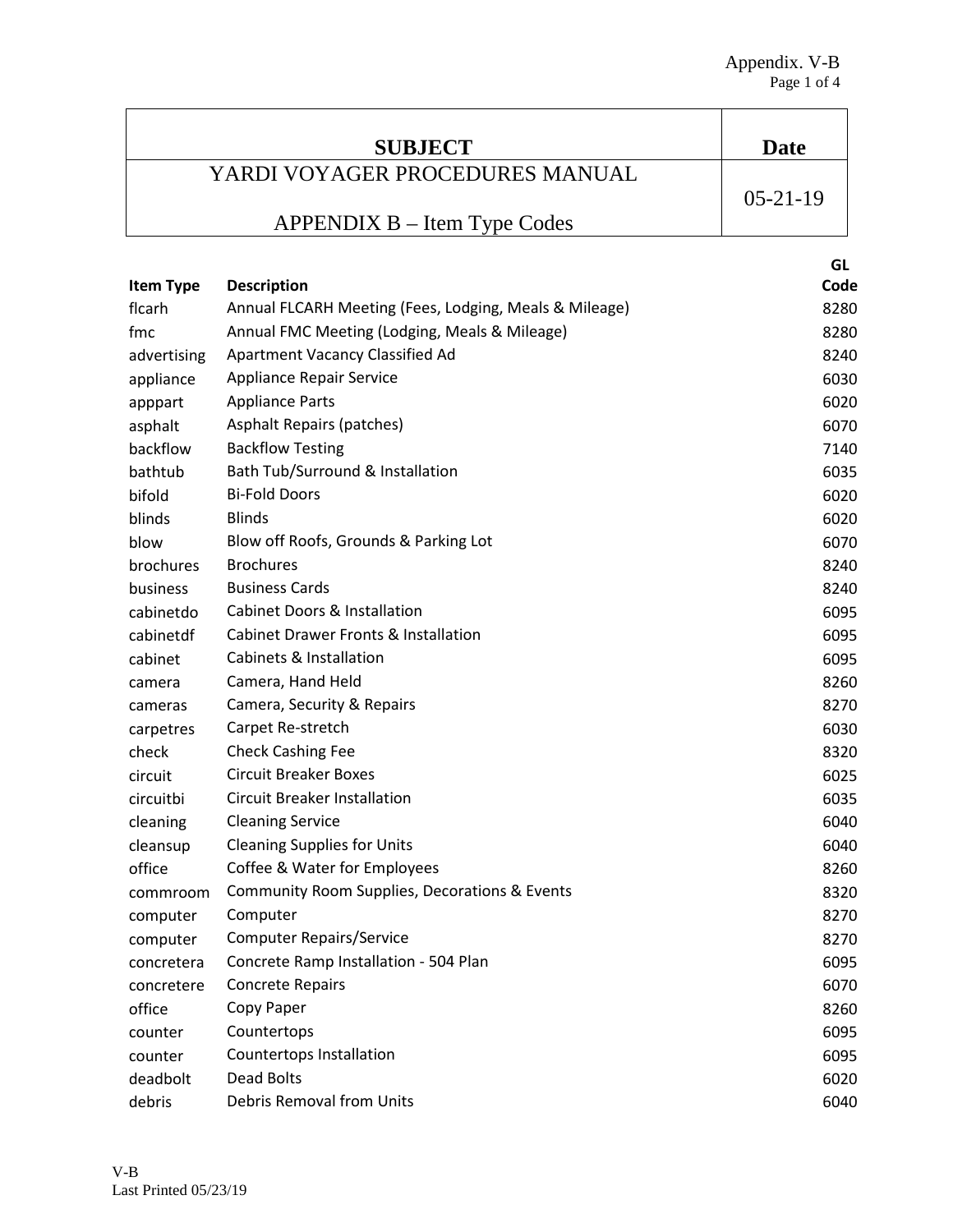| Date       |
|------------|
|            |
| $05-21-19$ |
|            |
|            |

|                  |                                                      | GL   |
|------------------|------------------------------------------------------|------|
| <b>Item Type</b> | <b>Description</b>                                   | Code |
| doore            | Doors, Exterior                                      | 6025 |
| doori            | Doors, Interior                                      | 6020 |
| dumpster         | Dumpster rental                                      | 7160 |
| electrical       | <b>Electrical Services</b>                           | 6030 |
| erosion          | <b>Erosion Repair</b>                                | 6075 |
| fencei           | Fence Installation                                   | 6075 |
| fencer           | <b>Fence Repairs</b>                                 | 6070 |
| file             | File Cabinets valued less than \$250 each            | 8260 |
| file             | File Cabinets valued more than \$250 each            | 8270 |
| fire             | Fire Extinguisher Inspection                         | 6030 |
| fire             | <b>Fire Extinguishers</b>                            | 6030 |
| flagp            | <b>Flag Poles</b>                                    | 6070 |
| flaga            | Flag, American                                       | 6070 |
| flagnl           | Flag, Now Leasing                                    | 8240 |
| flagw            | Flag, Welcome                                        | 8240 |
| floor            | Flooring Installation (includes moving of furniture) | 6095 |
| floor            | <b>Flooring Materials</b>                            | 6095 |
| flowers          | <b>Flowers</b>                                       | 6070 |
| furniture        | Furniture valued less than \$250 each                | 8260 |
| furniture        | Furniture valued more than \$250 each                | 8270 |
| gasam            | <b>Gas Allowance</b>                                 | 8320 |
| gazebo           | Gazebo Repairs                                       | 6070 |
| golf             | <b>Golf Cart</b>                                     | 6095 |
| golfr            | <b>Golf Cart Repairs</b>                             | 6030 |
| grabbar          | <b>Grab Bars</b>                                     | 6020 |
| grass            | <b>Grass Seed</b>                                    | 6070 |
| gutters          | <b>Gutters &amp; Installation</b>                    | 6095 |
| hvacaf           | <b>HVAC Air Filters</b>                              | 6020 |
| hvacdc           | <b>HVAC Duct Cleaning</b>                            | 6030 |
| hvac             | <b>HVAC New Unit</b>                                 | 2040 |
| hvacpm           | <b>HVAC Preventative Maintenance</b>                 | 6035 |
| hvacr            | <b>HVAC Service Call</b>                             | 6030 |
| Insp             | Inspection                                           | 6030 |
| irrigation       | <b>Irrigation Parts &amp; Repairs</b>                | 6070 |
| keys             | Keys                                                 | 6020 |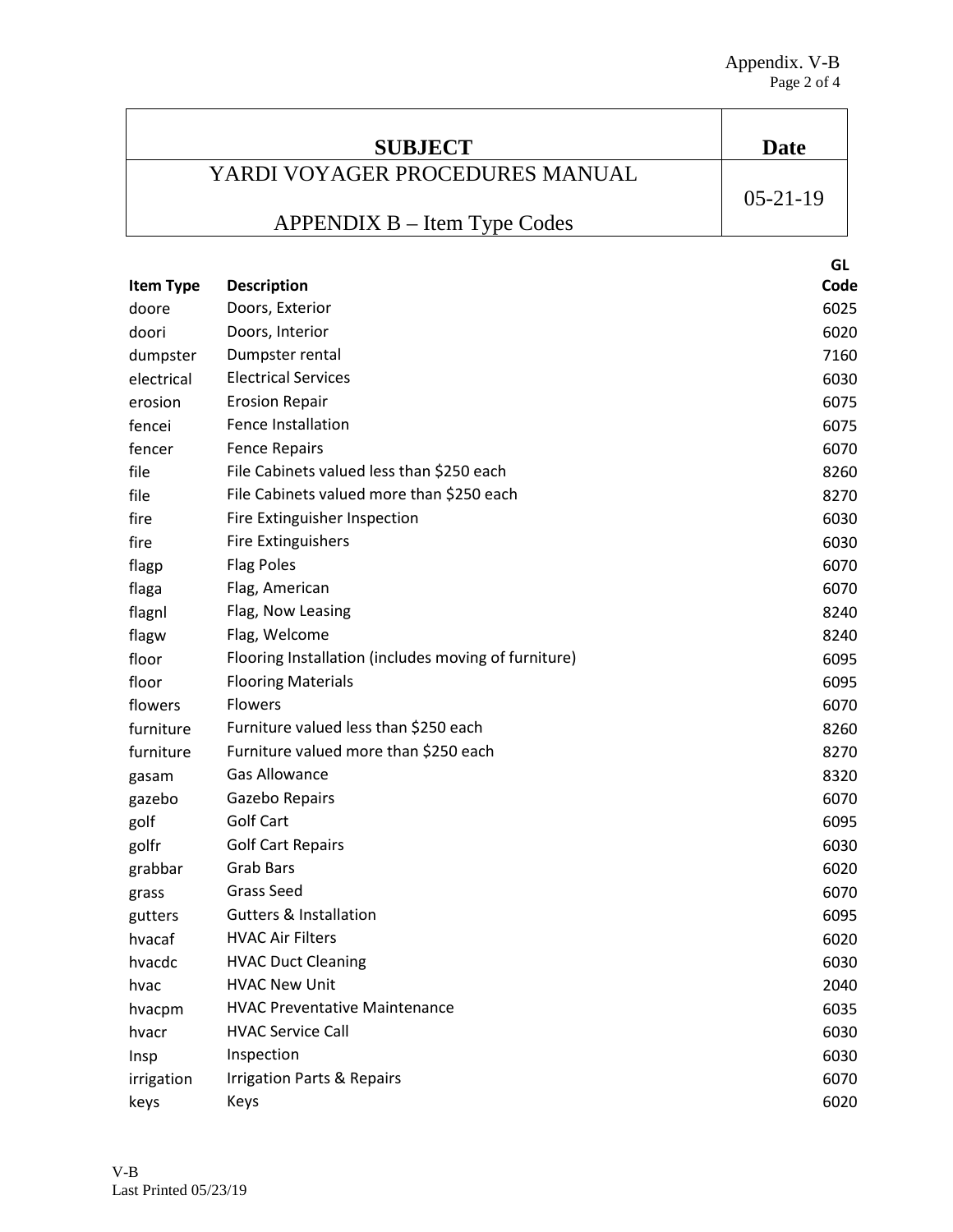| <b>SUBJECT</b>                  | Date       |
|---------------------------------|------------|
| YARDI VOYAGER PROCEDURES MANUAL |            |
|                                 | $05-21-19$ |
| $APPENDIX B - Item Type Codes$  |            |
|                                 | GL         |

| <b>Item Type</b> | <b>Description</b>                                                            | Code |
|------------------|-------------------------------------------------------------------------------|------|
| land             | Landscaping                                                                   | 6075 |
| laundry          | Laundry Coin Refund                                                           | 5040 |
| lawn             | Lawn Chemicals = Pesticides, Weed & Ant Killer                                | 6070 |
| lawnsf           | Lawn Fertilization Services, Includes Shrub Spray & Weed Control              | 6070 |
| lawnm            | Lawn Mowing & Trimming                                                        | 6070 |
| lawnsp           | Lawn Pesticide Treatment - Provided by a Service                              | 6080 |
| office           | Leasing Office Signage, Door Mats                                             | 8260 |
| legal            | <b>Legal Services</b>                                                         | 8230 |
| liftspump        | <b>Lift Station Pump</b>                                                      | 7140 |
| liftstation      | <b>Lift Station Service</b>                                                   | 7140 |
| mailbox          | Mailboxes                                                                     | 6025 |
| maintshed        | <b>Maintenance Shed</b>                                                       | 6095 |
| ms               | <b>Maintenance Supplies</b>                                                   | 6020 |
| mileage          | Mileage (excludes Annual Meetings)                                            | 8320 |
| mulch            | Mulch                                                                         | 6070 |
| notary           | Notary Application, Renewal & Stamp                                           | 8280 |
| office           | Office Equipment; Printer, Computer Monitor etc. valued less than \$250 each  | 8260 |
| officeeq         | Office Equipment; Printer, Computer Monitor etc. valued more than \$250 each  | 8270 |
| office           | Office Supplies (Pens, Copy Paper, Envelopes, File Folders, Paper Clips, etc) | 8260 |
| outdoor          | Outdoor Table, Chairs, Lighting & Grill                                       | 6075 |
| paint            | Paint Supplies (Paint, Brushes, Rollers, Caulk & Orange Peel)                 | 6040 |
| painting         | <b>Painting Service</b>                                                       | 6040 |
| parko            | Parking Lot Overlay                                                           | 6075 |
| park             | Parking Lot Repairs                                                           | 6075 |
| patio            | Patio Repairs                                                                 | 6075 |
| pestnc           | Pest Control Service - Ants, Bed Bugs, Rodents, Fleas, Roaches, Stray Animals | 6085 |
| pestc            | Pest Control Service - Monthly Maintenance                                    | 6080 |
| termite          | Pest Control Service - Termite Annual Contract                                | 6080 |
| plants           | Plants                                                                        | 6070 |
| play             | Playground Items & Repairs                                                    | 6075 |
| plumbing         | Plumbing Repair/Service Call                                                  | 6030 |
| postage          | Postage & Shipping                                                            | 8260 |
| pressure         | Pressure Washing                                                              | 6075 |
| printing         | Printed Forms (ex; Applications, Receipts)                                    | 8260 |
| propane          | Propane Gas                                                                   | 7150 |